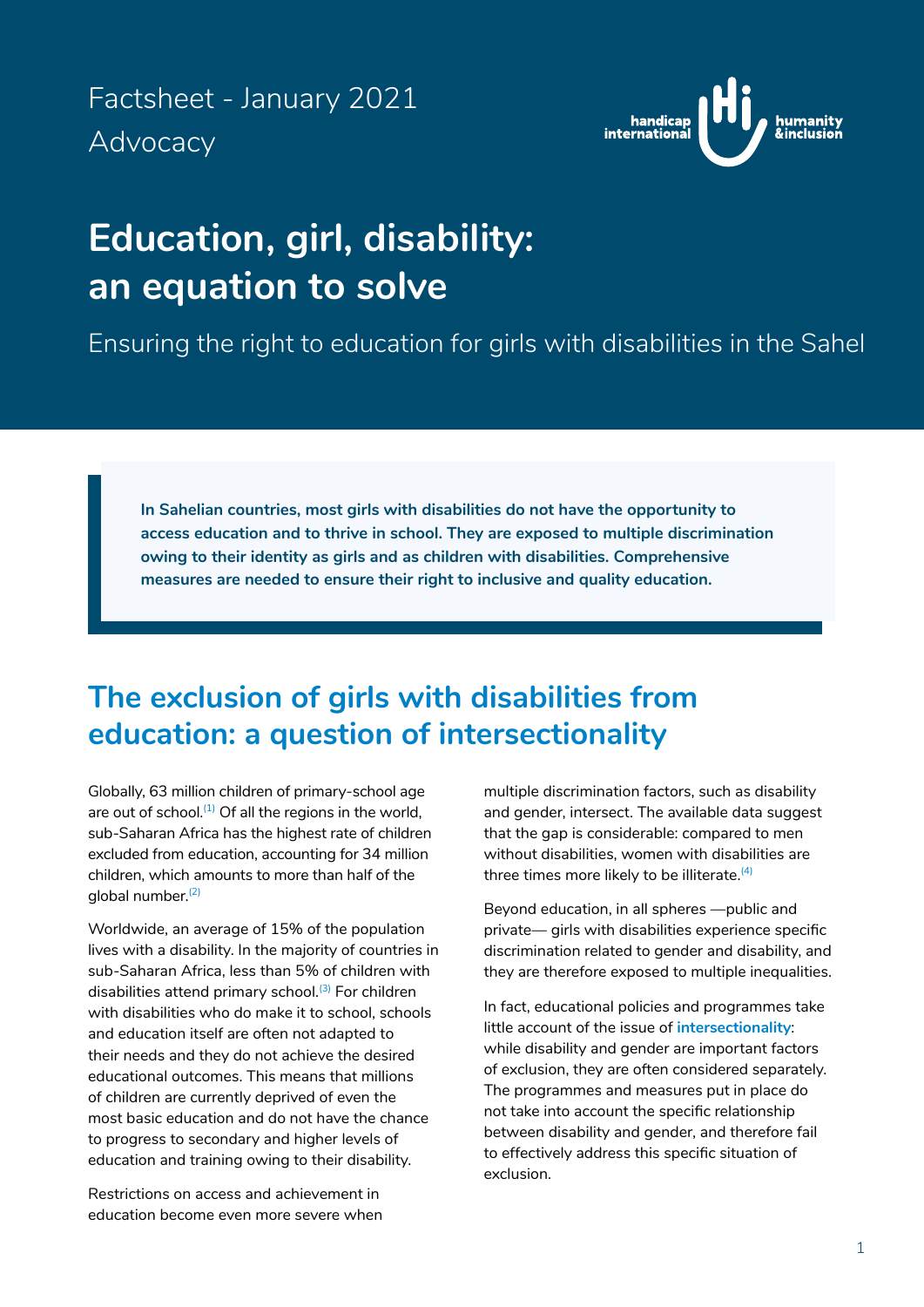**Intersectionality refers to understanding the situation of people simultaneously experiencing multiple forms of discrimination in a society. Born out of gender studies and black feminism in the 1990s, it shed light on the combined and cumulative effects of sexism and racism on the invisibility and exclusion of black women. It was then expanded to analyze how social constructs related to gender and other forms of discrimination such as disability interact, in order to understand the resulting power systems and to change discriminatory social norms. The intersections between gender and disability are plural and complex: socially constructed gender roles influence the lives of women and men, girls and boys with disabilities, their experiences, their needs, and their agency.**

## **Why more attention needs to be paid to the education of girls with disabilities in Africa and around the world**

#### **The right to education is a fundamental right.**

Equal educational opportunity for girls can help reduce gender-related income gaps. One additional year of study can increase a woman's income by 20%.[\(5\)](#page-4-0)

The right to inclusive and quality education is enshrined in several international frameworks, including the United Nations Convention on the Rights of the Child, the United Nations Convention on the Rights of Persons with Disabilities, and the United Nations Convention on the Elimination of all forms of Discrimination Against Women. States Parties to these Conventions have an obligation to guarantee the realisation of the right to education for all, and to ensure that boys and girls, with or without disabilities, are treated on an equal basis.

**Education is the best equaliser.** Providing access to inclusive and quality education for all has immense potential to reduce social inequalities, with a major impact on the groups most at risk of marginalisation. The key to realising the "leave no one behind" commitment, enshrined in the Sustainable Development Goals, is to invest in increasing opportunities and access to services for the most vulnerable, such as girls with disabilities.

**A positive impact on many development goals.** Ensuring education for girls with disabilities is essential to achieving Sustainable Development Goal (SDG) 4 of inclusive and equitable quality education for all, and SDG 5 of gender equality and the empowerment of women. In addition, access to quality education contributes to the achievement of many other SDGs. In particular, it has the potential to improve employment prospects (SDG 8), break the cycle of poverty (SDG 1), reduce inequalities (SDG 10), and improve health (SDG 3) and nutrition (SDG 2).

If all adults in the world completed secondary education, the world's poverty rate would be halved.<sup>[\(6\)](#page-4-0)</sup>

**A good economic investment.** Limited access to education leads to low participation in the job market. In some low- and middle-income countries, the cost of excluding people with disabilities from employment is up to 7% of the Gross Domestic Product.<sup>(7)</sup> Conversely, investing in education for all, including girls with disabilities, has a positive economic impact on individuals, their families and communities, and on the economy of the country at large.

Reducing inequalities in access to education between girls and boys could bring in \$112 billion - \$152 billion annually in low-and middle-income countries.<sup>[\(8\)](#page-4-0)</sup>

## **Barriers to education for girls with disabilities: results from research in Burkina Faso, Mali, and Niger**

#### **The Study "Being a girl with disabilities"**

With the support of the Norwegian Agency for Development Cooperation (Norad) and the French Development Agency (AFD), Humanity & Inclusion (also known as Handicap International) conducted research in Burkina Faso, Mali, and Niger to better understand the educational situation of girls with disabilities.

The researchers wanted to learn how gender, disability, and age shape the experiences of girls with disabilities in terms of school access, staying in school, and educational achievement. They likewise hoped to examine the existence of other aggravating factors, specificities linked to the type and degree of disability, and issues relating to the protection of girls with disabilities.

This study was carried out using a qualitative and participatory approach, through interviews with girls and boys with disabilities, observation of students in special and in mainstream schools, interviews with institutional actors, and focus groups with parents, educational stakeholders, and religious, community, and associative leaders.

The results of the study were published in 2020. They are available on the dedicated website <https://genderdisabilitieswa.hubside.fr>from which you can download the summary booklet and country reports.

Despite improvements in recent years, Burkina Faso, Mali, and Niger continue to face significant educational challenges. Gender equality is far from a reality, and the quality of learning remains weak. In addition, the intensification of armed conflicts in these countries places girls in a particularly vulnerable situation. School closures following attacks and threats of violence have further reduced learning opportunities for girls,  $(9)$  even more so for girls with disabilities. Organisations of Persons with Disabilities (OPDs) have long played a pioneering role in the education of children with disabilities through the development

of a specialised offer and often initiate innovative

inclusive education projects.

Over the past ten years, supported by an international context evolving towards more inclusion in education, the governments of the three countries have developed inclusive education strategies aimed at providing an education that takes into account the learning needs of all children, including children with disabilities. However, much work remains to be done to make education systems truly inclusive. Even when children with disabilities have access to school, they are often excluded from learning because the curricula are not adapted to their needs

and/or because teachers are neither sensitised nor trained to support them.

#### **Investing in data: a necessary step**

The lack of statistical data on disability limits the development of effective strategies to promote the rights of children with disabilities. Mali and Niger do not have robust data on the prevalence of disability, nor do they have data disaggregated by gender. As for Burkina Faso, despite the completion of a first census on children

with disabilities in 2013, the data are still unreliable. In Niger, as in Burkina Faso, the school yearbook publishes a limited number of partial statistics each year that present the educational situation of children with disabilities.

■ In Mali, 17.6% of women with disabilities can read and write, compared to 21.4% of women without disabilities and 39.2% of men without disabilities.<sup>(10)</sup>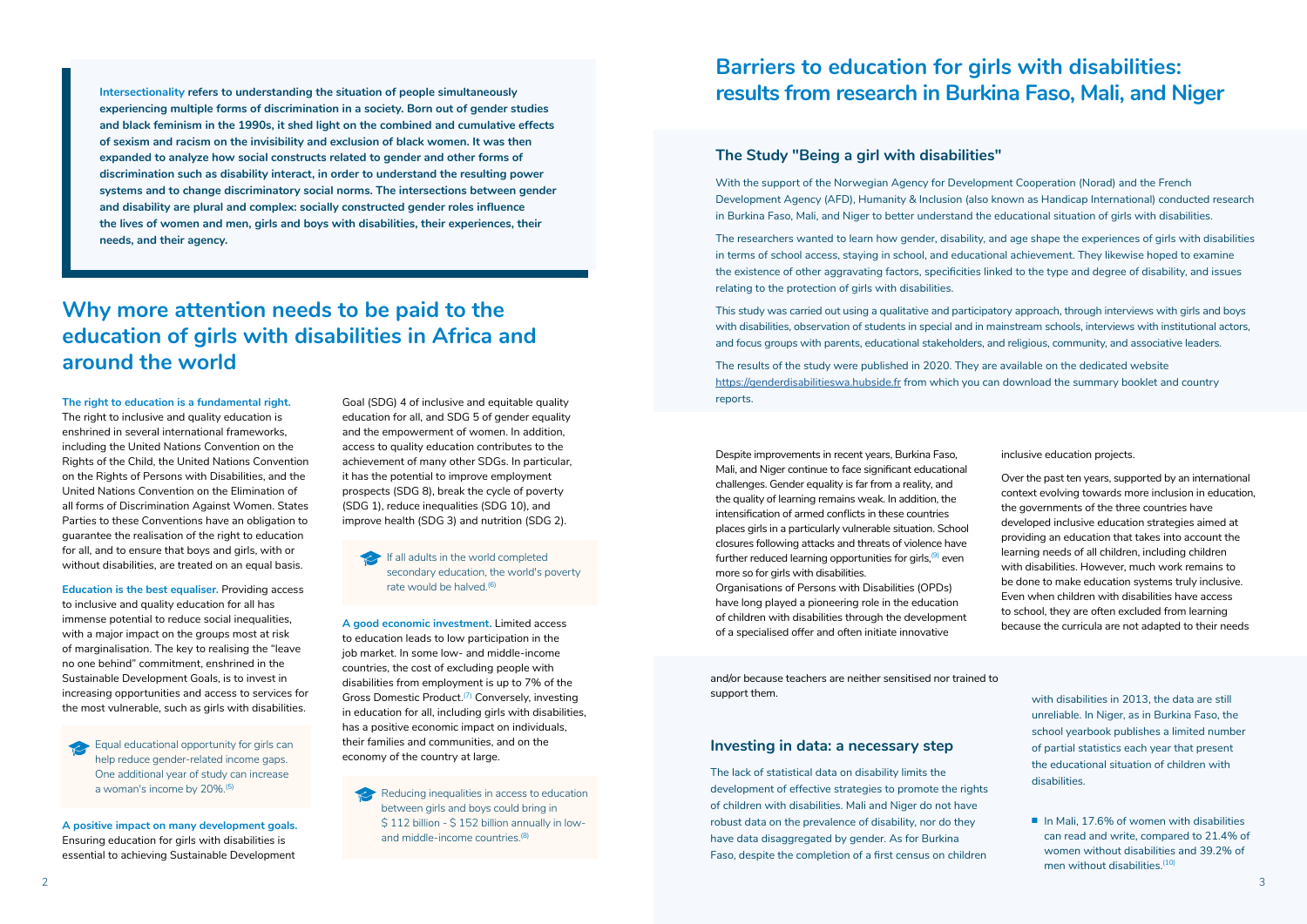#### **Popular beliefs perpetuate stigma and exclusion**

Negative perceptions and attitudes of families and the community in general, conditioned by popular beliefs still firmly rooted in society, constitute one of the most significant barriers to the education of children with disabilities, and of girls in particular.

Disability is most often seen as a "tragedy" or "punishment" inflicted on the family and leads to discrimination against children with disabilities. Girls with disabilities are particularly vulnerable to stigma and more likely to be abandoned or abused.

89 Children with disabilities are treated less well within the family. They are less well fed and cared for, and they are sidelined. We hide them; we lock them up because we are ashamed of them. Some people say you have to kill them or their father will die. Others think that disability is contagious. (Focus Group with Organisations of Persons with Disabilities, Burkina Faso)

Public awareness campaigns and community engagement are still insufficient to counteract these beliefs and prevent the damaging consequences they entail. According to some popular beliefs, the bodies of persons with disabilities have magical properties. Girls with intellectual disabilities are particularly vulnerable to sexual abuse and violence because some people believe that having sex with these girls will bring them wealth or power, or cure them of AIDS.

Fata is an 11-year-old blind Malian girl who does well in school. When asked what she would do if one day someone suggested that she drop-out of school for marriage, she replied: "I would prefer to study, but if my parents force me to marry, I will do what they tell

me to do".

#### **Socio-cultural and socio-economic factors have a major impact on schooling**

The probability of a girl with disabilities going to school is also influenced by her socio-economic background and by her place of residence. A girl with disabilities from a poor family, living in a rural area, will see her chances of schooling significantly reduced. In rural areas, the distance between home and school

is a major obstacle to the education of girls with disabilities. For students who walk to school, long distances pose a safety risk, especially for girls with disabilities. And the cost of transportation is often too high for families. Housing solutions near schools and the opening of school canteens are too rare.

Children with disabilities are very often seen as an additional burden on the family, and girls with disabilities more so. The costs of educating girls with disabilities are considered too high, not least because of the economic loss this represents. In fact, girls with disabilities often contribute to the economic survival of the household through begging or performing domestic chores. Families perceive education for girls as an economic loss rather than as a gain.

Amatou, a 12-year-old girl, lives in the Mali district in Bamako. She has a physical impairment in her lower limbs. She was taking courses and rehabilitation sessions at a specialised centre. But when the centre bus broke down, Amatou had to give up her studies. Amatou's mother cannot afford to pay for transportation or to enrol her daughter in a private school near home. Amatou enjoys studying, but right now she has no prospect of going back to school.

### **The type and level of disability determine educational opportunities**

When school is accessible and educators' awareness raised, children with physical disabilities often have less difficulty in attending school than children with moderate or severe intellectual or sensory disabilities.

For children with moderate or severe intellectual or sensory (hearing or visual) impairments, their educational support requires skilled human resources and suitable equipment to allow them to access school and to succeed. Education in special schools is often the only offer available for these children. However, it

presents a considerable cost for families and is often present only in large urban centres.

In Burkina Faso, Mali, and Niger, inclusive education pilot initiatives for children with sensory impairments are being carried out successfully. The conditions for success are based mainly on a good assessment of the child's needs, the availability of specialised staff who master sign language or Braille, teachers supported and trained in inclusive education, and engaged parents.

I remember that the 1st year, including learning Braille, was not easy at all. I didn't feel comfortable. But now it's okay. Over time, I managed to make friends and we learned to understand each other. After the Fundamental Studies Diploma, I would like to go to high school in Senegal and become a great lawyer in my

country. (Daouda, 16 years old, Mali).



#### **Education for girls with disabilities is seen as a cost, not as an investment**

The traditional conception of the social roles of men and women influences the investment families and communities make in the education of children. Boys, who are seen as the family's future income earners, will have a greater chance of being sent to school, which will put them on a better path to obtaining paid employment. This is not the case for girls, who are likely to be confined to domestic activities.

> The education of children with disabilities is above all a matter of poverty. If a girl with disabilities comes from a wealthy family, she won't have a problem going to school. A poor relative once told me: "Before, my child brought me 2,500 francs a day (begging). She hasn't brought anything to me since she has been in school!" (Secretary General of the Town Hall of Maradi 1 and Social Affairs Officer, Niger).

## **The "age" variable worsens discrimination against girls with disabilities**

When girls with disabilities do get access to schooling, they often start late. Therefore, they reach puberty when they are finishing primary school.

Puberty increases the risk of dropping out of school. Many girls with disabilities are taken out of

school as they approach puberty to protect them from possible sexual violence and early pregnancy. The lack of adequate toilets for girls, including girls with disabilities, especially during periods of menstruation, is also a cause of repeated absences and drop-out.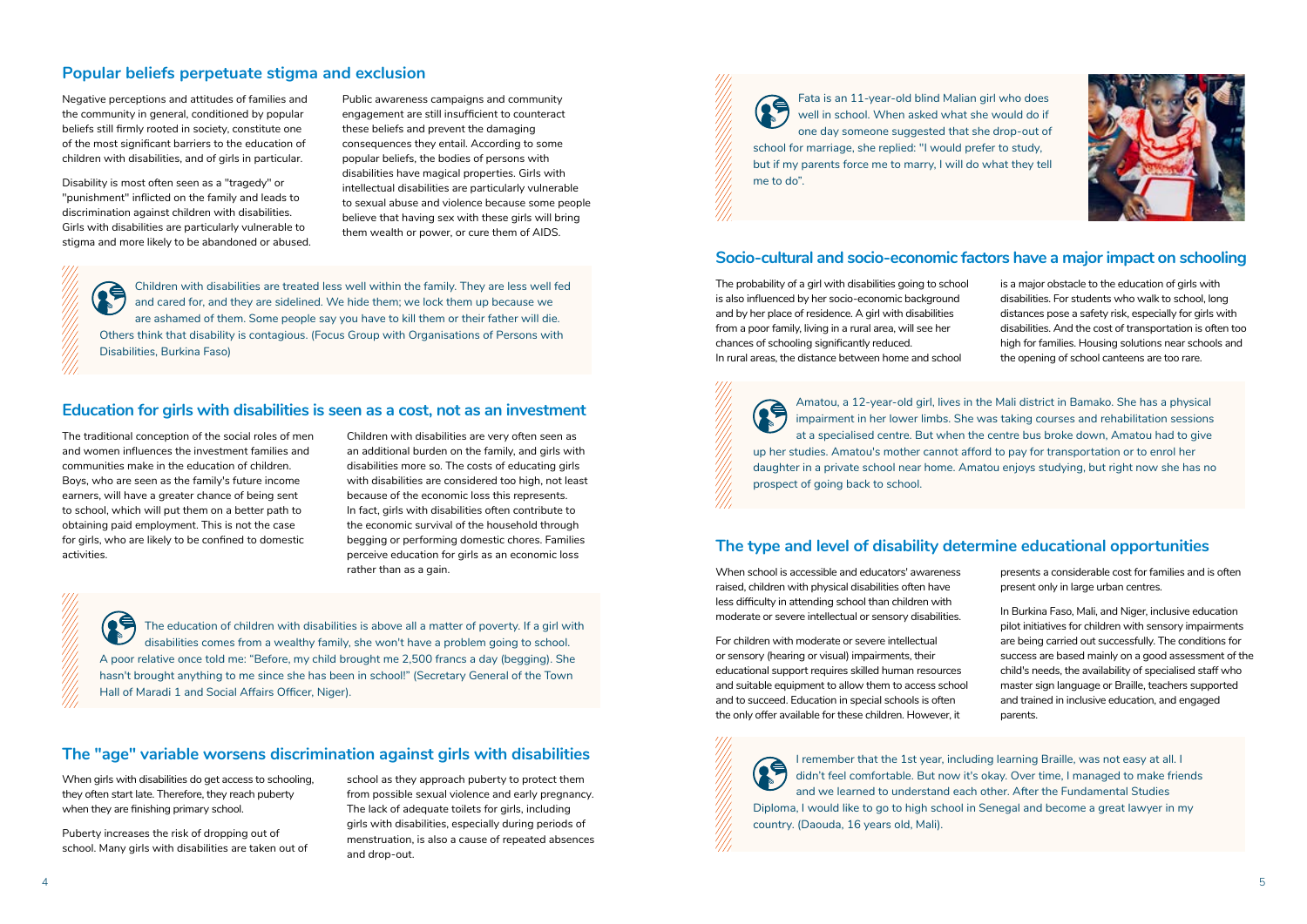## **Gender-based violence strongly affects girls with disabilities**

Girls with disabilities are more exposed to mistreatment, abuse, and sexual violence than girls without disabilities and boys with disabilities.<sup>[\(13\)](#page-4-0)</sup> This is even more prevalent in girls with intellectual disabilities.

Protection programs, training in sexual and reproductive health and rights, and genderbased violence awareness programmes remain very limited. Government structures and policies are insufficient to prevent violence and to

support girls with disabilities who are victims of rape and unwanted pregnancy. In addition, legal proceedings are rare due to socio-cultural constraints and costs.

Violence and abuse suffered both inside and outside schools remain largely invisible because they are rarely documented. They have a devastating impact on the development and the well-being of girls and are a major obstacle to their education.

When a girl with disabilities is raped or has an unwanted pregnancy, she cannot stay with the family and ends up in the streets. She has to do the best she can if the family can't afford to take care of her. (Focus group with Organisations of Persons with Disabilities, Burkina Faso)

- Accelerate the transformation towards inclusive education systems that are capable of meeting the needs of all learners, including girls with disabilities, at all levels: preschool, primary, secondary, and higher or professional education. This entails, among other things, accessible infrastructure and flexible curricula, as well as gender- and disability-sensitive educational materials.
- Provide the necessary budget for the effective implementation of educational policies that support girls and children with disabilities. Apply an equity-based gender approach to budgeting and resource allocation that will better take into account the needs of girls with disabilities. Provide solutions for reducing the costs of education for the most vulnerable families (school grants, cash transfers, canteens, transport).
- Raise awareness among all educational stakeholders and train teachers to meet the specific needs of girls with disabilities. Specific modules on inclusive education, disability, and gender must be integrated during initial and in-

## **Recommendations**

### **For governments in the Sahel, as well as other low- and middleincome countries.**

■ Set-up mechanisms for consultation and collaboration between the educational sector and other interconnected sectors. In order to offer a holistic response to the challenges faced by girls with disabilities, it is essential to implement joint actions aimed at combating stigma and beliefs, promoting the socioeconomic inclusion of persons with disabilities, and ensuring equitable access to legal services. ■ Develop a system for collecting disaggregated data (in particular by age, disability, and gender) and identifying barriers, needs, and experiences in education, in order to develop relevant response strategies.

- Use an intersectionality perspective in the development of strategies and programmes, paying particular attention to the specific situation of girls with disabilities and emphasising the importance of equal participation in education and in society.
- Adopt a twin-track approach to financing by providing resources to strengthen inclusive education systems in general and, at the same time, dedicating a specific funding stream to meet the specific needs of girls with disabilities. These targeted allocations should be traceable in order to ensure accountability and to better assess progress and gaps.
- Ensure meaningful participation of persons with disabilities, parents, learners, and education professionals, as well as their representative organisations, at all stages of the decisionmaking processes on inclusive education.
- Increase financial commitments both through bilateral development assistance and through multilateral initiatives that pool resources for greater impact on education, such as the Global Partnership for Education, Education Cannot Wait, and the Inclusive Education Initiative.
- Support civil society organisations —such as organisations of persons with disabilities, gender-equality organisations, and international NGOs— in their advocacy and service delivery activities, paying particular attention to initiatives that create partnerships between sectors, in order to tackle the problem of intersectionality.

service teacher training. Support female teachers with disabilities in being role models in schools.

- Create partnerships, as well as spaces for discussion and capitalising on experiences among actors involved in gender, disability, and inclusive education —at the local, national, and international levels— in order to strengthen the intersectional approach.
- Advocate with all relevant stakeholders so that the right to the education of girls with disabilities is better recognised and taken into

■ Hold decision-makers accountable for their commitments and obligations, in accordance with international Conventions and with commitments enshrined in the 2030 Agenda. Independently assess progress and gaps in the achievement of inclusive and quality education for all.

■ Design public awareness strategies —involving religious, traditional, and community leaders, women's organisations, and local authorities in order to change attitudes toward girls



**Burkina Faso. © Erwan Rogard / HI.**

#### **For aid donors**

### **For civil society organisations**

account in public policies and programmes, as well as in international cooperation.

#### **For all stakeholders**

with disabilities and to promote their right to education. Support girls with disabilities in becoming role models in their community.

**Humanity & Inclusion (also known as Handicap International) is an independent and impartial aid organisation working alongside persons with disabilities and vulnerable populations, in situations of poverty, exclusion, conflict, and disaster. Humanity & Inclusion currently implements inclusive education projects in 27 countries.**